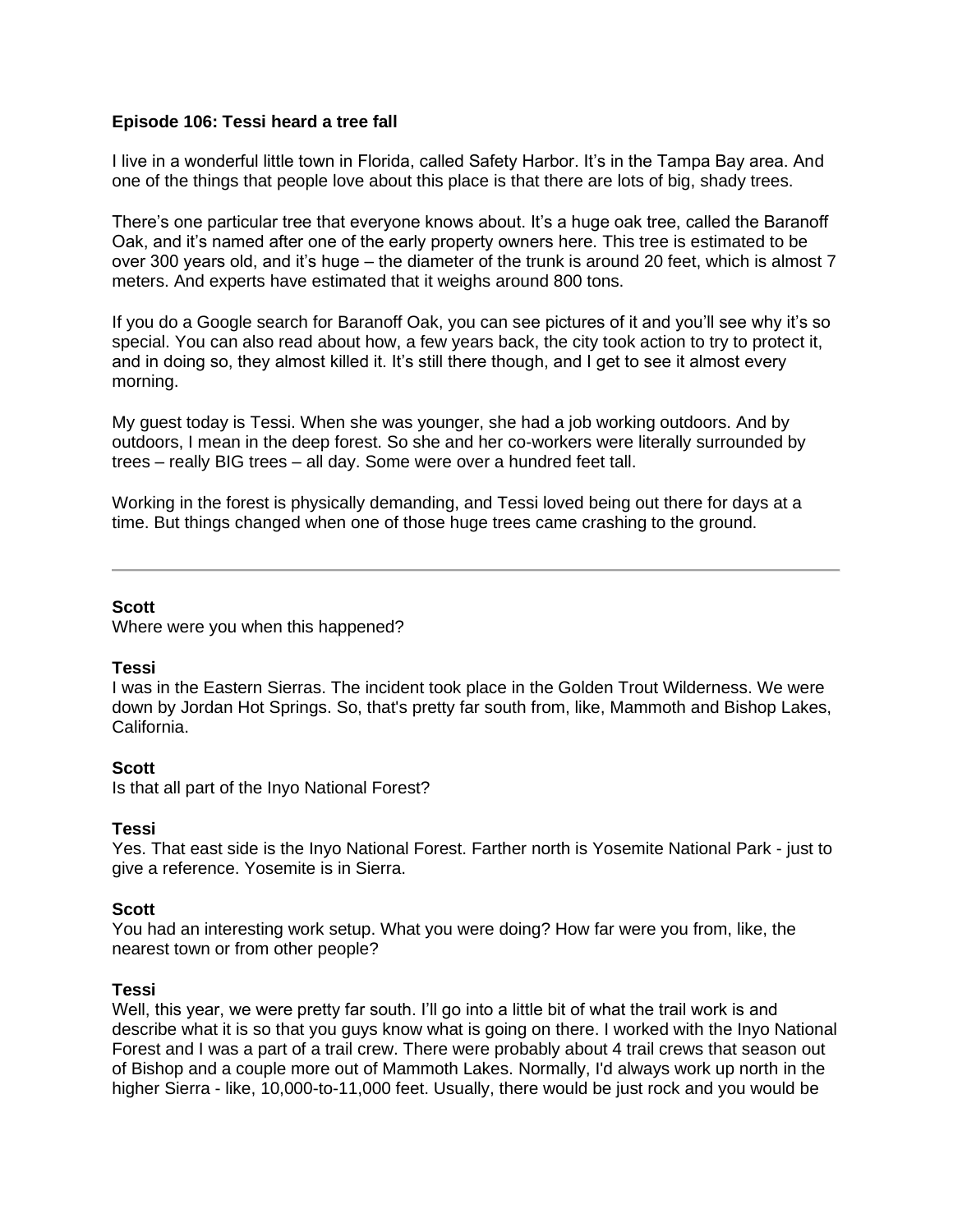above the treeline. This year of the incident, we were in a completely different zone than we were used to. It was a 3-hour drive south from Bishop. Then, we would hike 6-miles from there.

### **Scott**

So you weren't near anything?

## **Tessi**

No. It took a while to get there.

## **Scott**

What exactly is trail work? What were you doing?

### **Tessi**

We didn't make new trails - these are all existing trails that we would go and maintain. Like, in the High Sierra, we were building rock walls, water bars, check steps, and just trying to keep the trail from eroding because the entire landscape there would be completely destroyed if it keeps eroding away. So, the place we're in that year of the incident was, kind of, completely different because instead of hiking straight up into the rocky alpine area of the Sierra, we were hiking down. There were more trees and meadows - it was a completely different scene. The reason we were there was to rehab a fire area that had burned the year prior - the McNally fire, I believe. If all the trees, brushes, and everything were burnt, there's nothing that can hold the soil in. So, we were there to, kind of, maintain the existing trail. That meant using logs to make a water bar or a bridge or just anything to keep the fill back into the trail.

### **Scott**

So you guys were so far away from everything. You must have stayed out there for a certain amount of time. Like, it was kind of camping, right?

### **Tessi**

Oh, yes. Our schedule was we'd work 9 days on and have 5 days off - that included the drive time and hiking in. Then, once you're out there, you want to stay in work. We do 9-hour days of completely physical work. The trail workers are definitely the hard-working bunch. It was just physical - you're moving rocks. We worked in the wilderness area, which also meant that you can't use any power tools. You can't even have a wheelbarrow or anything that's not primitive. So, we always had those kinds of challenges, which made it special. Like, we took pride in our work in using crosscut saws and all that kind of stuff.

### **Scott**

How many people were in this group?

### **Tessi**

In my group at Jordan Hot Spring were me, Gwen, Brent, and Chad. So, there were four of us. On that tour out, we had our main hire boss, Kevin, come out because there was an enormous tree blocking the trail, like, a mile down from where we were camping. He was there to blast it out with dynamite or whatever he used. So, he just happened to be out that night. Otherwise, it would have just been me, Brent, Chad, and Gwen. Gwen was actually our crew leader, so she's the one who has, like, the radio or any other way of getting a hold of anybody. So, it's actually very much a blessing that Kevin was there.

### **Scott**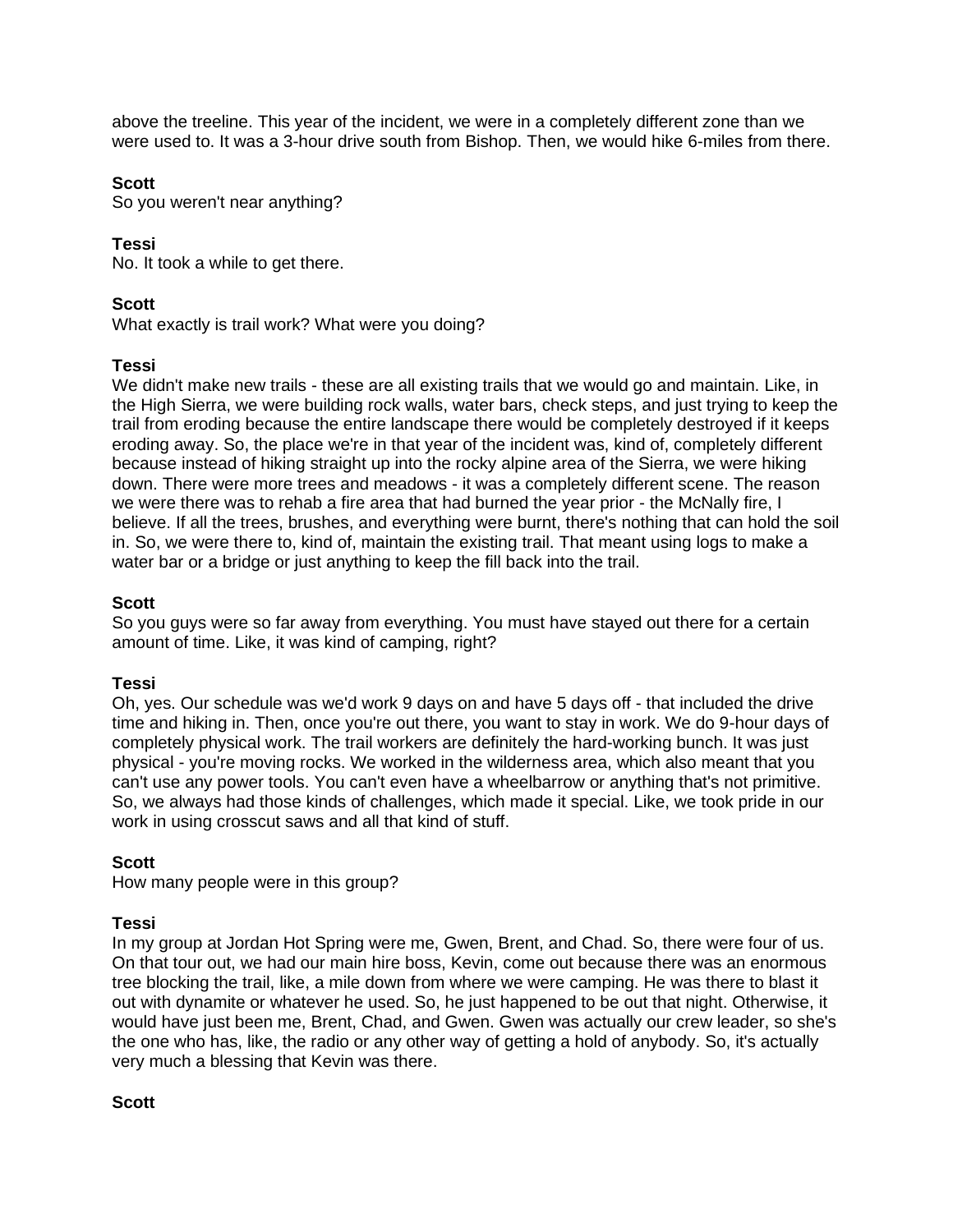I read that there were also 3 dogs with you. .

## **Tessi**

Yeah, I had my dog, Sancho. He'd been a trail dog. This was probably his third season doing trails with me. Gwen had Abbey, a Border Collie. So, those were the two that were on the crew. Then, when Kevin came out to meet us, he had his dog, which is a German Shepherd - I can't remember his name. It was kind of normal to have dogs on the crew. It made me more comfortable.

## **Scott**

The dogs must love being outdoors and running around all day while you guys are working.

## **Tessi**

Yeah, I had mine as a puppy. So it kind of grew up outside - it was quite a transition moving indoors.

## **Scott**

Let's talk about what happened that night. Everyone went to bed. Were you each in your own tent?

## **Tessi**

Yes. We had a wall tent set up which had our cooking gear and everything in it. And, if it starts raining or anything, you have some kind of cover to go into. So, that was set up. Then, we were on our own individually with our tents and choosing anywhere to set up. Gwen and I actually had gone in one direction, so we weren't that far from each other. I don't know where the other boys went. Some of them were in the opposite direction. I went to bed like normal pretty early because we started early and worked a 9-hours day. The day prior, it had rained - some pretty good rainstorms just came and gone. That night - I'd say it was about between 4 or 4.30 in the morning - I remember waking up to a little bit of sprinkled rain on my tent. My dog was outside the tent, so I called him in - that's how I remember being so aware and knowing what time it was. I don't remember falling asleep after that. I was just, kind of, laying there. There was no wind. There was no rain at that point. It was quiet. Out of nowhere, I heard this crack and then a thud. I mean, it was huge. I automatically let out a scream without even knowing what I was screaming for. I just knew that something was dangerous. At that minute, I got out of my tent and screamed Gwen's name. I just wanted somebody to, like, "Did somebody else hear this? Is this just me?" She didn't answer and I didn't think anything of it. I was just, like, "Okay, she's sleeping. Maybe it was just these big branches that are behind my tent." So, I just, kind of, started making up scenarios in my head at that point. When I shined my headlamp over to Gwen's tent, the vestibule of her tent was facing me. The vestibule is, like - when rain flies over a tent - a little space before you actually get in the tent where you can put your shoes so that everything won't get wet. Abbey - her dog - was staring. I could see them glowing at me, as I was pointing my headlamp there. So, that automatically made me think, "Oh, she was just sleeping. I guess it wasn't that big of a thing." I went back into my tent. I did not sleep. I just knew, like, something big had happened.

# **Scott**

But you didn't see anything when you were out?

# **Tessi**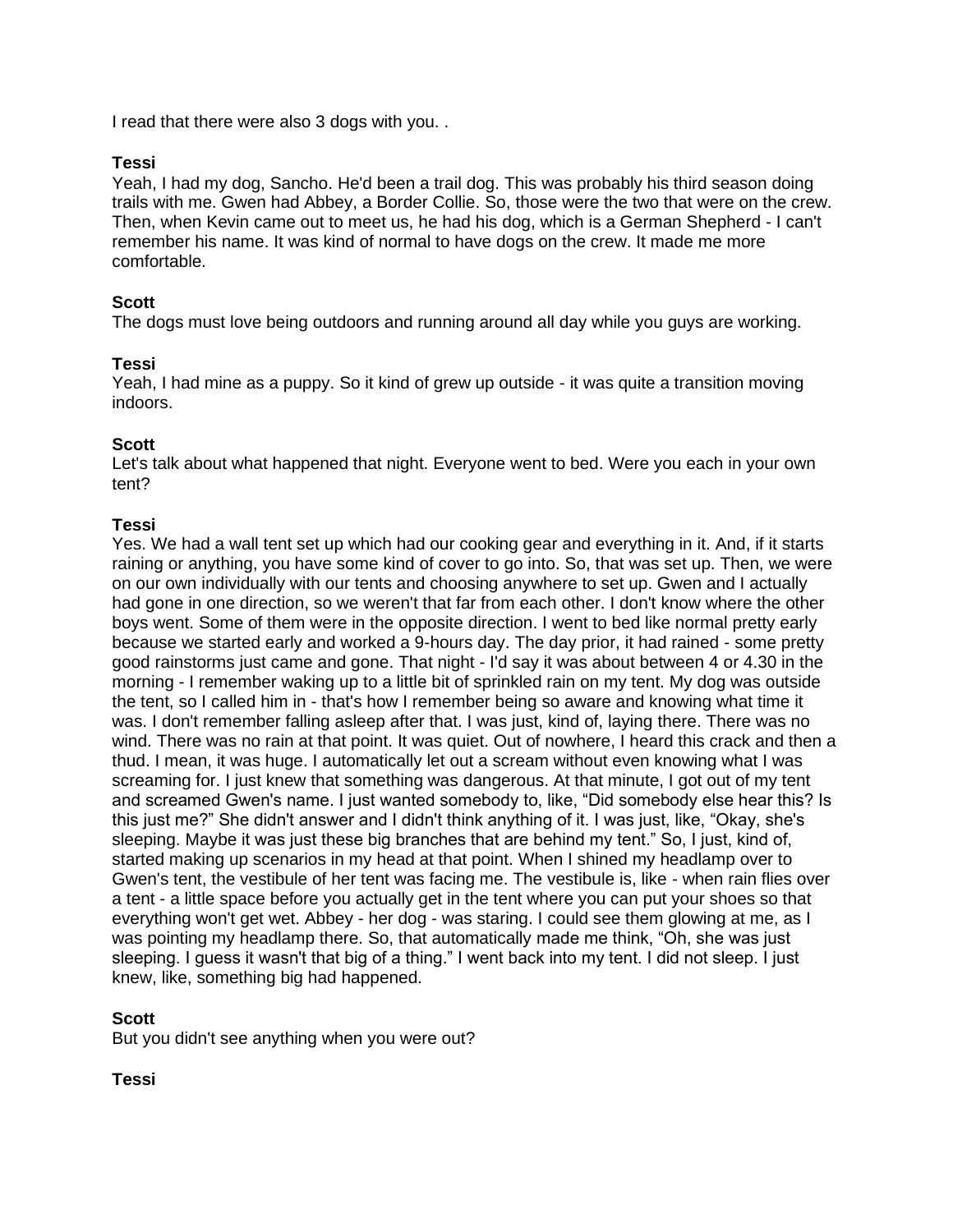No. It was still dark at that point. I wasn't actually near the tree either at that point - I was just shining at it. I didn't go too far.

# **Scott**

When you're out in the forest or in the deep woods like that, it's really dark too...

## **Tessi**

Oh, yeah. There's no natural light around at all. It was about probably 6 - like the normal time of getting up - when I was, like, "Okay, I can get out of my tent now." As soon as I got out of my tent, I went straight to Gwen's. That's when I saw, like, the end of the tree had fallen on the tent. I mean, it took me a minute to try to figure out what was happening. It was really just a confusing moment. Before I know it, I was screaming for the guys to come help, "Please help!!!" I was just screaming. Kevin, our main boss, was the first one who got to me. I was just, like, yelling at him, "Is she okay?!" Then, we were trying to lift the top of this tree off, but it was so heavy that we just can't move it.

## **Scott**

Can you describe what's the size of this tree? I'm trying to picture how big it was compared to where it fell on the tent.

### **Tessi**

I mean, it was enormous. A 150-foot-tall tree… I can't remember what the diameter was, but it was a huge tree. Strangely, it was just, like, the top of the tree that hit Gwen - that's what we were, kind of, trying to lift up and move. Like, it was just so confusing. At that time, I was telling Kevin, "Well, maybe she's down at the Hot Spring. Maybe she's not even in here." I remember him saying, "I can feel her." At that same time, Abby, her dog, was biting at our hands like she was trying to protect Gwen. We're trying to get the tree off and she's just biting at us. I think Kevin must have yelled to the other guys to bring some tools because we have, like, rock bars and those kinds of tools that we could probably use to move the tree. When they were going to go get that - I have no idea what happened - before we even knew it, Kevin and I had lifted and moved the tree. The second he pulled back the tent, I instantly knew she was dead and let out the most gut-wrenching scream I probably ever have in my life - it was just automatic. Like, "Oh my God. she's no longer with us. The tree hit her. If she had just been, like, 2 feet over in her tent, she would have probably been really scared or, maybe, injured, but the tree just landed right on right on her head. So, she was crushed.

### **Scott**

You said it was, like, a 150-foot tree and it was the top of the tree. So, this tree was like half a football field away from where it was standing, and it just fell that far…

### **Tessi**

And in that direction. It was actually a live tree. We're in an area that had burned - that's why we were there. Of course, we wouldn't have put up camp near a dead tree area. We had chosen what we thought was the safe zone. It was actually better for the tree to hit my tent but, for some reason, it went between these 2 thin other trees and right onto Gwen's tent.

### **Scott**

I can't imagine how horrifying it was to discover her there like that.

### **Tessi**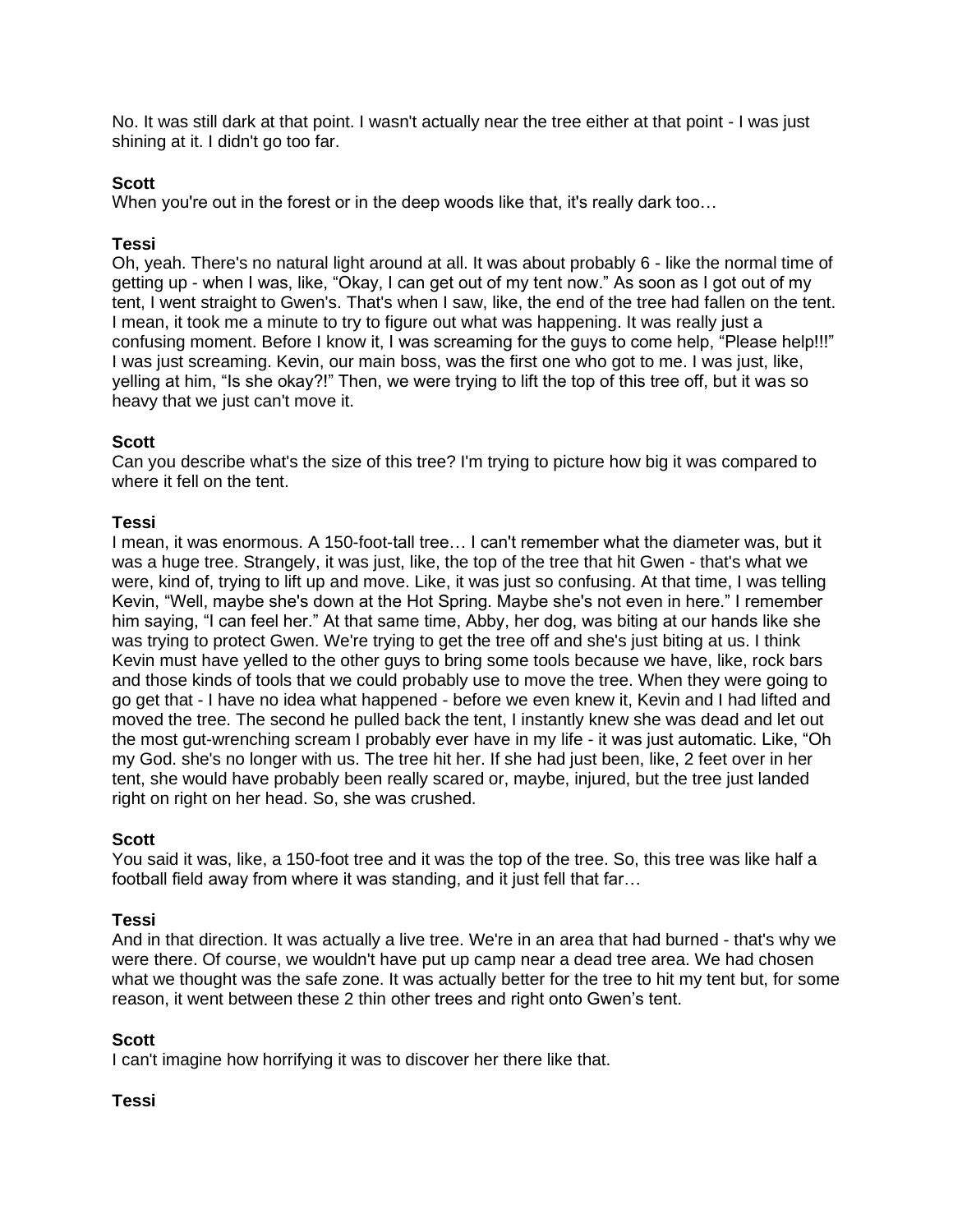Yeah, it was definitely something I've never seen in my life. Of course, my life had changed instantly from that moment on. I didn't know much about trauma. I was just living my best life. Like, life was great. I was working trails. We were all just, like, in the best shape of our life. I had trained for marathons in the mountains. On our 5-days off, we would go climb peaks. We loved our lifestyle. We knew we were lucky to be living in the Sierra mountains. Camping is not for everybody - it is a lifestyle to get used to. But yeah, we all felt very lucky to have the jobs we had. So, right after that, we told the boys not to come over because they didn't need to see her. So, we just kind of left that area and went back to the wall tent. Luckily, Kevin had the radio to call out. Otherwise, I guess, we probably would have to look in Gwen's tent for the radio - that would have been pretty scary. So, he made the call out. Because we were so far south - I think we ended up, like, on in a different county or some sort of weird thing like that - it ended up taking, like, 5 hours for a helicopter to come out because they had to get proper authority to come out with them. So, we literally just, kind of, had to sit around camp while Gwen was dead on the ground. It was surreal.

# **Scott**

What is that conversation for 5 hours like when you were waiting for people to get there?

## **Tessi**

That was really weird. It would come in different waves of emotion. We would have realizations of-- Gwen's friend, Niki, was going to come out with us on our next tour. She was flying in from France. She was actually in the air on the day Gwen had died. So, she was on her way to California. I remember we were talking about that, like, "Oh my gosh, her friend's on her way." Then, Gwen's boyfriend Patrick was on another crew in the Sierra further north. So, we were talking about, like, "Oh my God. What's Patrick gonna do? Who's going to tell her mom?" There were times when we just, kind of, had to be normal, I guess, and make coffee. I remember Gwen had given me, like, an apricot the night before. In the backcountry, fruits and fresh stuff are like prizes. I remember, for some reason, just eating that apricot because she had given it to me but I didn't want to eat it. It was weird. I had never experienced a physical shock like that in my life. I didn't know that just by seeing something horrific, your body can actually go into a shock. Like, my vision was all messed up and I couldn't even really see straight. It's really hard to explain what happened in my body because I don't really understand it myself. But yeah, there was just a lot of crying, walking around, and just waiting.

# **Scott**

Your brain just has to take time to process something that's so sudden, shocking, and horrifying like that - it doesn't happen right away.

### **Tessi**

Yeah. I wish I would have known more about trauma, response, and all that. So, we decided to walk out. A helicopter did come and we were offered helicopter rides out, but because of my dog, Kevin's dog, and Gwen's dog, we decided that we just wanted to hike out as a group. Finally, when the police showed up, we were able to leave. We didn't take down our tents or anything, we just packed what we could and took off. So, while we were hiking, Kevin's wife and another guy, Marty, had driven down from Bishop to meet us, knowing that we shouldn't be driving after that. So, they came and met us. One of them drove our truck that we had taken down and one drove the other. So, we were all very glad. I don't think we knew that they were going to be there, but it was quite a relief to have them there.

### **Scott**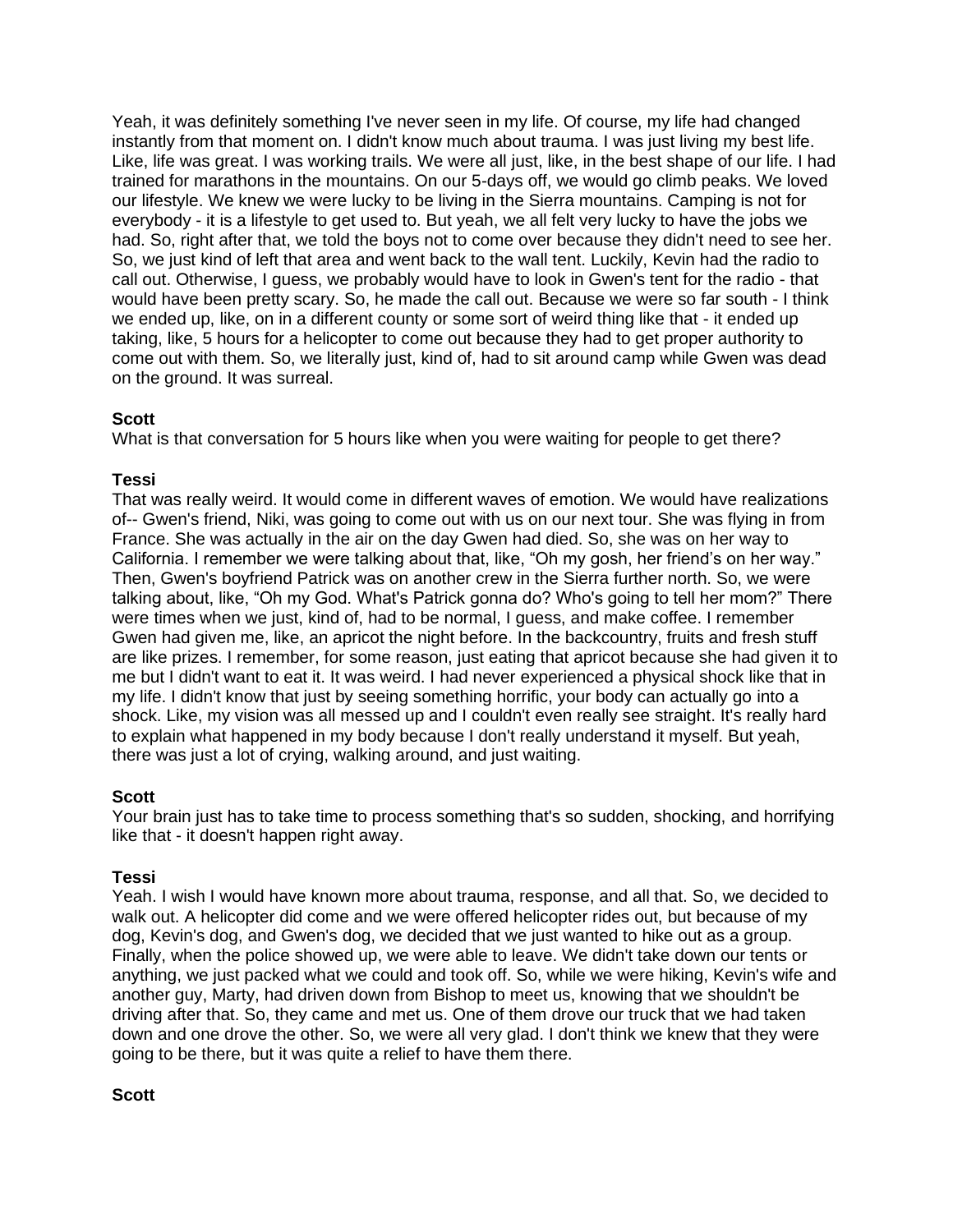Is there some kind of guidelines for where to set up a tent so that you can avoid something like this? I mean, there must be. Do you check the wind direction? What's the best practice for that? I mean, you're in the forest, so it's hard to set up your tent not near to any trees, right?

# **Tessi**

Exactly. You kind of want some trees just for a little bit of protection or some shade because the area we were in got hot - it was only, like, 8,000 feet compared to, like, 10,000-11,000 where we had normally been working. So, it was a rough season to begin with. Just because we were working in a burnt area, you'd come home black - everything was just black from all the ash. So, it was really rough. None of us were super excited to be in that zone, except for Gwen. She was happy anywhere. She would make the best out of anything. We did have a natural hot spring that we were able to soak in, so that did make it nice.

# **Scott**

That's a benefit. You said that this was the first time you experienced a physical shock. At what point did you realize that was happening?

# **Tessi**

That wasn't until later that night. When we had gotten picked up, we drove for 3 hours back to Bishop. During that time, they actually had called the other trail crews to come out and let them all know what happened because we're really tight-knit. Like, you don't just work together you're living together. We were definitely more like family than anything - being part of a trail crew.

# **Scott**

When you're together 24/7 for 9 days at a time, I can imagine it would be just like family.

# **Tessi**

Yeah. Even on our days off that year-- my boyfriend, who is actually now my husband, was with me, but he didn't work trails. We all actually live at Horton Creek Campground on our days off. It was one that you could pay - I can't remember what it was - \$200 and, kind of, own the site for the summer. So, I had, like, a site. Then, right next to mine was Gwen who had her big camper van. So, that's where, like, our days-off life was. So, her van was right next to ours. It was, kind of, rough waking up and seeing that in those first couple of days.

# **Scott**

Did you get counseling or therapy to help you get through this?

# **Tessi**

Yes and no. It was definitely offered. I was not the best at taking it. The next day after this event, we did go to a debriefing that was called with a therapist. There were some other people there who weren't in the crew - they must have been some of the other trail crew. We had to share our experiences and explained what happened in detail. I heard Kevin say that the thing that stuck in his head was the scream I made after we open the tent and found her. After the debriefing, I was offered to go to that same therapist for therapy, and it would all be covered. Being part of the trail crew, it was really hard to go from being this really tough, strong person--

# **Scott**

To admit that you needed help as well?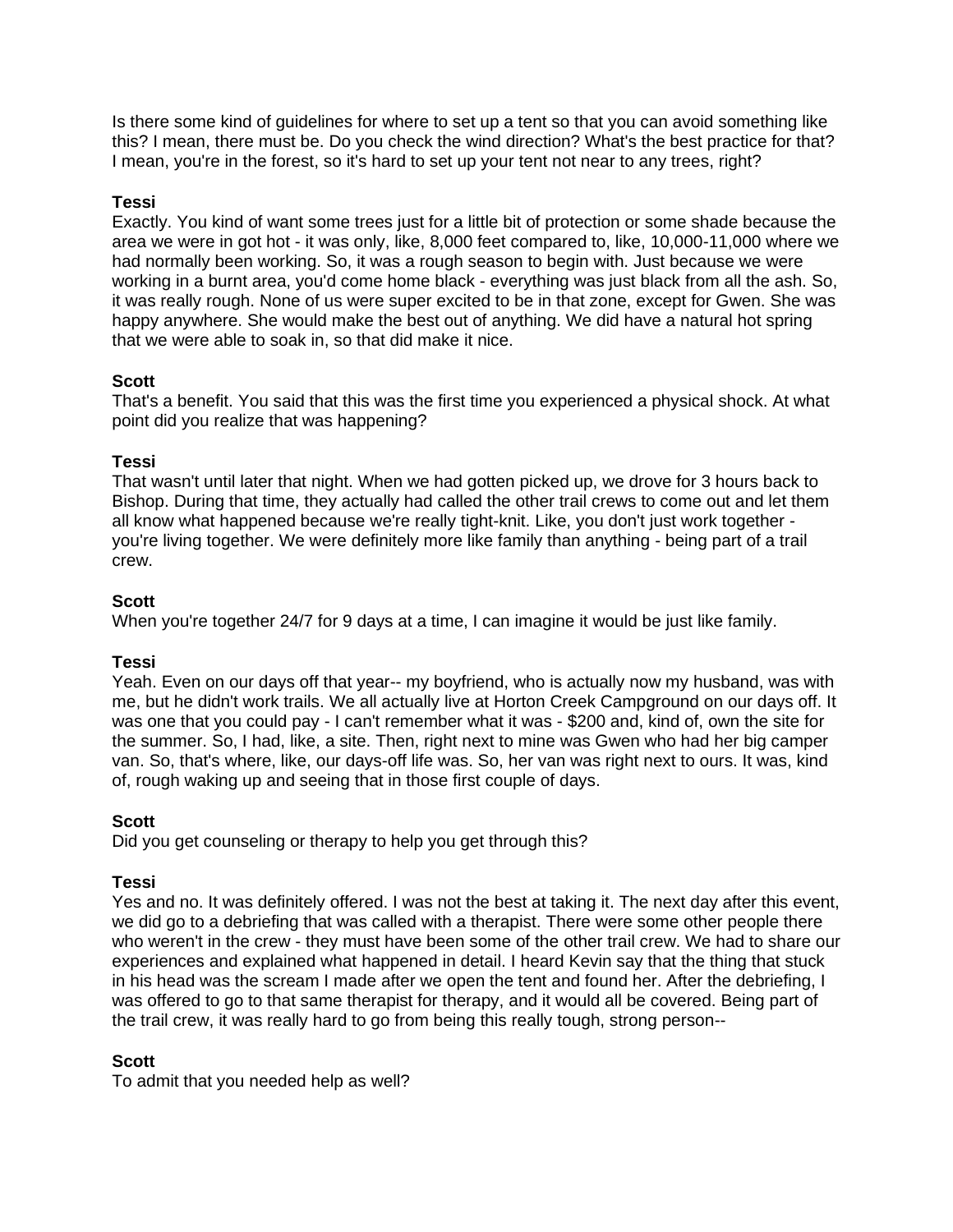## **Tessi**

Yeah. I just wanted to be okay and I didn't know that you'd have to take the time to do it. I was more angry at myself. Like, I would be mad at myself for not getting back on track and not finding happiness again. Like, what's wrong with me?

## **Scott**

Did you go back to work?

# **Tessi**

We were off for, I think, the rest of that tour. Then, I didn't know what I wanted to do. I felt that trails weren't going to work for me again, but I did try going out once more. What they did was put us with the other crews. So, Brent and Chad actually ended up staying with another crew and working out the season there. I made it one night and I couldn't even sleep. I was just a mess. I didn't feel safe. Nothing felt normal. So yeah, I tried it one night and I just couldn't do it. The Forest Service actually offered me to work with the engineering department because they go out to work and come home every day. They're not, like, in the backcountry. They work more on the campgrounds, they put in restaurants, they do all the big machinery types of stuff with loaders and all that kind of work. So, I was able to go work with them. It was a blessing because I didn't have to go out into the backcountry, but I also lost, like, my family. These guys were more construction dudes. You just talk shit all day. There's no comforting or asking how you are and, like, that type of thing. So, that was really hard, especially knowing that they probably didn't really want me on the crew. I was the only girl, so I'm sure the dudes didn't want to work with a girl. But all-in-all, they were great. Like, I was really lucky to still have a job. I even finished out that season. Then, I worked a season with the winter and the water department to cut down salt cedar trees. Then, I went back with the engineering crew for the following year. Surprisingly, I actually stayed with the Forest Service for one more year. Strangely enough, we had met and worked with them earlier in the season before we went down to Jordan Hot Springs. We helped them with a project at the Whitney Portal - it's like the parking area for Mount Whitney. They were needing a pipe to go from the spring down back down to the parking lot. So, we spent that tour digging a ditch, like, kind of, straight up a mountainside to the spring. Then, the engineer guys came with the pipe and we all helped move that up the hill. Then, they would put it all together. So, it actually worked with them. They had met Gwen, and they actually ended up making a little plaque and naming that spring, "Gwen Saltis Spring."

### **Scott**

Oh, that's nice.

# **Tessi**

Yeah, that was pretty neat.

### **Scott**

Yeah, I'm sure she would like that. That one night that you tried overnight, what prevented you from sleeping? You said you didn't feel safe. Were you afraid a tree was going to fall on you or were you thinking other things?

### **Tessi**

Yeah, not that a tree would fall on me. There must have been, maybe, some heat lightning or something - in my head, things were on fire. I kept thinking that there was a fire. I was afraid nobody else was up. I also, kind of, knew that my mind was probably playing tricks on me. So, it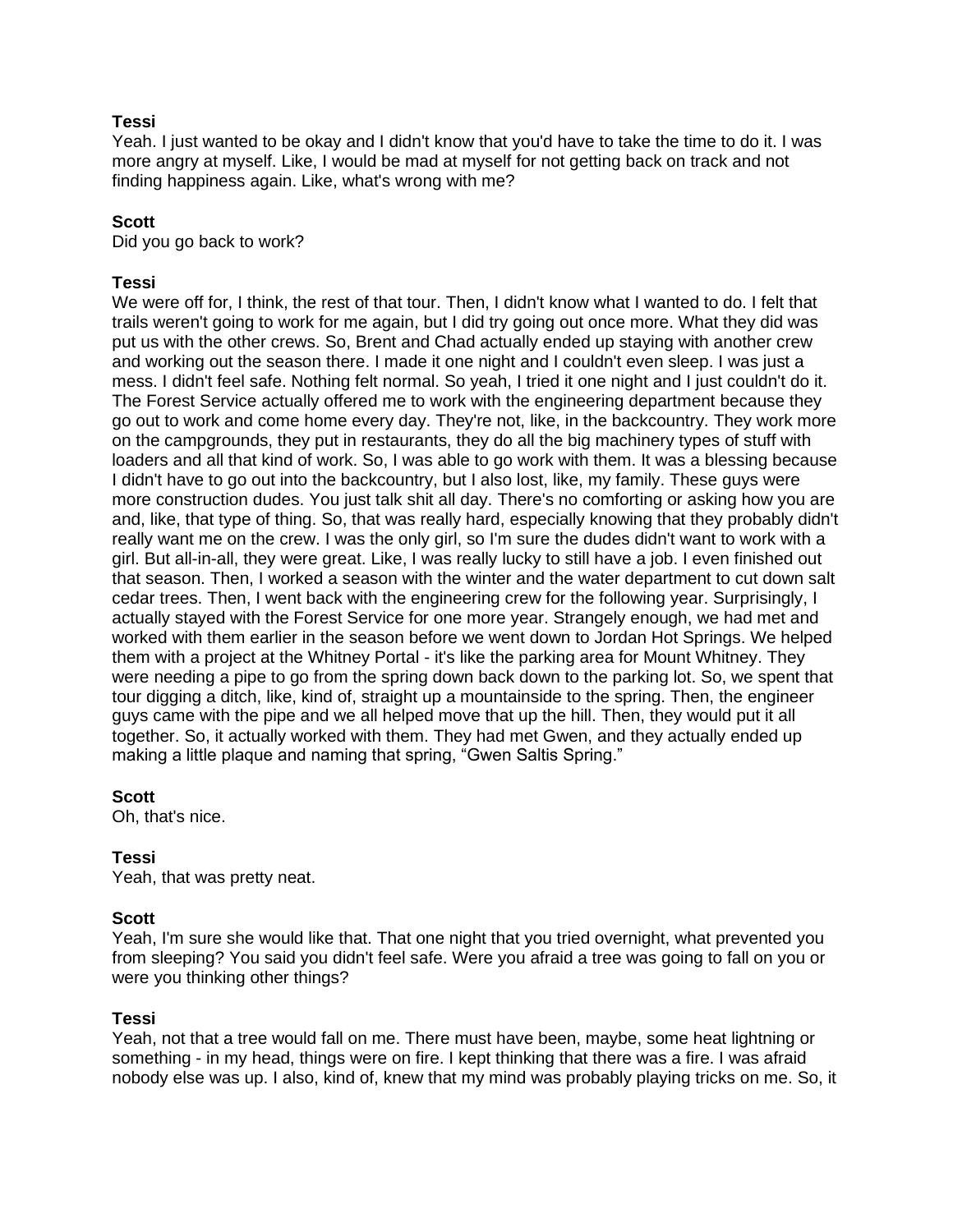was just a long and weird night. I'm sure that I did think a tree would possibly fall. I guess I had that fear for a long time afterward.

## **Scott**

When you went through a night like that, it's got to be next to impossible to wake up and go to work because you're exhausted from being up all night.

## **Tessi**

Yeah, I ended up heading out that day. I didn't stay at work.

# **Scott**

Were you actually diagnosed with PTSD?

## **Tessi**

Yes. I did see a doctor a couple of months after. He did start me on some medication for that. I'm sure, like everybody else, we just hoped that medication would take everything away, but it didn't. I think it still helped me get through, at least, a certain amount of time.

## **Scott**

What should you have done? Or what would you have done differently had you been aware of what you're going through?

## **Tessi**

Yeah. I've thought about that often. I know I probably needed to take some time off. What happened was, when Nikki did come - Gwen's friend who was coming from France - she did eventually make it to the Bishop area and met us up at Horton Creek Campground and all that. She and Patrick, Gwen's boyfriend, ended up doing a road trip up to Whitefish, Montana, where they have a ton of other friends. There was, like, a whole group of them ended up living there from, like, the Vermont area. So, they wanted to go and just be with their friends up there. That was probably the best thing they could have done - to just go be with her in a group of other friends and just really, like, memorializing her, I guess.

### **Scott**

Well, they were with a group of people who have all lost the same person. That's got to be a common bond.

# **Tessi**

Right. Then, you'd have people who are going through it with you. I didn't really take that route - I kind of backed away from the world. I was embarrassed that I wasn't okay. Like, it was bizarre having it. It played like a video in my head nonstop from beginning to walking out over and over and over. So I felt like I couldn't have regular conversations with people. Like, why do you talk about normal when you have this horrible tragedy going through your head? So, that lasted probably six months - it was, like, a constant repeat. Then, it kind of became me telling the story in my head. Like, I didn't want to forget any detail, so I would just tell it over and over. Sometimes, I would start over because I missed something. It was bizarre. Then, back to that first night when I realized that I had a shock, we had all met up because all the crews came down, we met up at Kevin's house in Paradise just to be together and support each other. So, we were there. I hadn't actually gotten a hold of my boyfriend at that time. I was really worried, like, "What if he's going down to the hot spring? It's a weekend. What if he was going to surprise me?" So, I had all this weird stuff going through my head and decided to drive back to the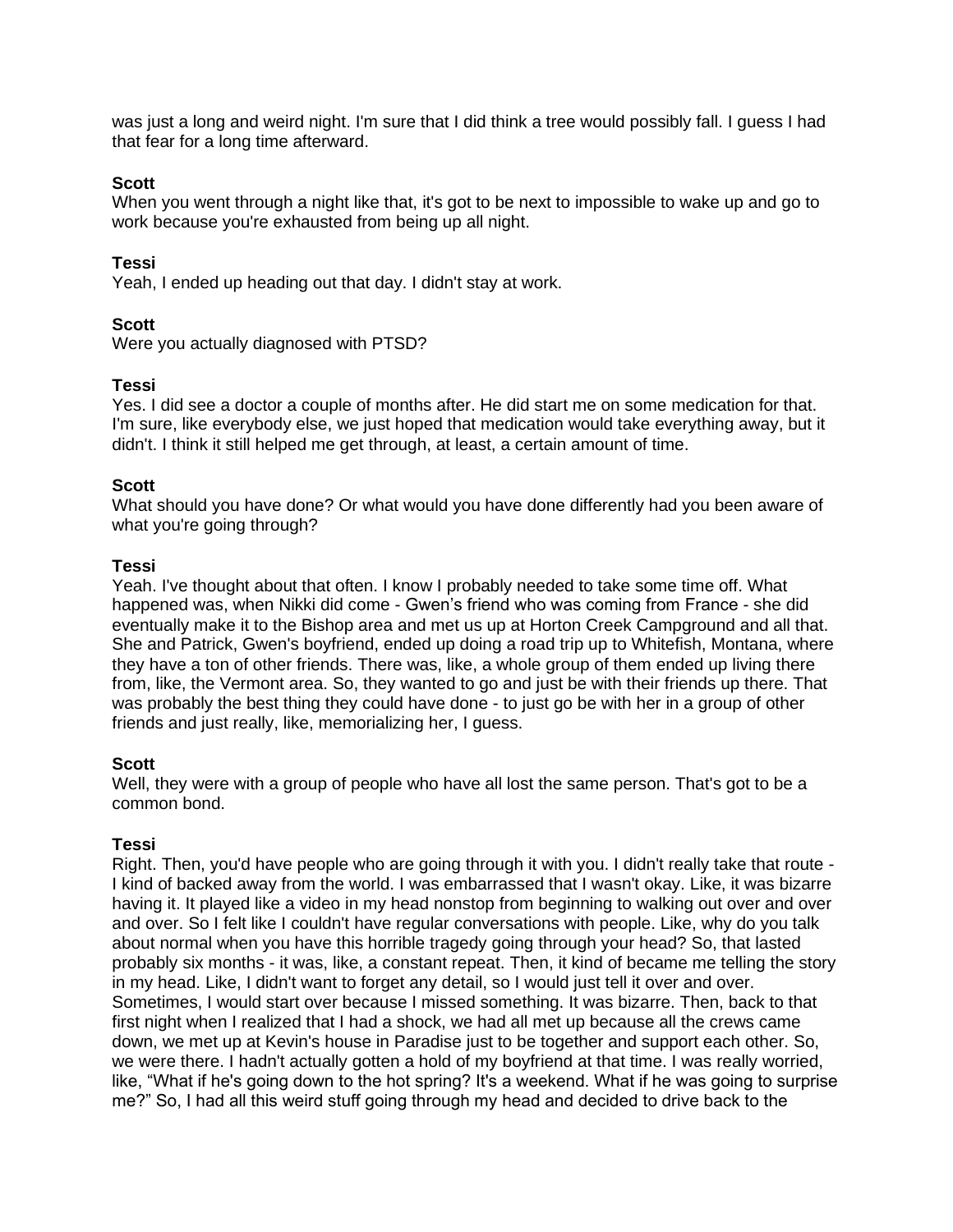campground in case he showed up there. So, I just remember driving back. My vision was so bad that it was kind of scary to keep driving. Luckily, it was, kind of, all backroads. I didn't have to be on any major road. I just remembered, kind of, blinking my eyes and wondering, "Oh my gosh, what is wrong with me?" That night, I didn't sleep in the tent - I slept in the back of my truck. Well, it's more like fuzzy sleep because your mind is just racing.

# **Scott**

Do you consider yourself fully recovered from this now?

### **Tessi**

Yeah. This happened in 2003. It was probably around 2010 when I really started to feel better. It was a really, really rough time in between. Of course, I wanted to be okay, so I don't want to talk about it all the time with anybody. I wasn't good about getting the help I needed. I did realize that a pain pill takes stuff away - even the pain in your head. So, I kind of went down that road, on and off, till about 2010. Then, I did get stronger and started running again. I did a couple more marathons. But yeah, it took a long time.

## **Scott**

For someone that's been through a trauma like that or similar, the time that it took to recover could have been shortened greatly had you continued with therapy, I guess, right?

### **Tessi**

I truly believe so, yes. I didn't want the help. Honestly, trauma-- you need help. Just the way your brain is working after that is not normal. You, kind of, need somebody to help tell you the things to help get it back to normal.

### **Scott**

It's kind of a conundrum because your brain needs help, but your brain was telling you, "No, I don't need help." So, I just that you just have to figure it out, I guess, eventually, that counseling is gonna help.

### **Tessi**

Yes. And I did have a lot of help with EMDR. It was further, probably, in 2009 when I started to get that. Yeah, that made a big difference.

### **Scott**

That's interesting. I just had a previous guest on not too long ago - that's what made a huge difference for him.

### **Tessi**

Yeah, it was recommended to me, so I found a therapist that did that and she was amazing. It definitely got me out of, like, this trauma as my identity. I felt like this was so a part of me and it was almost hard to let go. You kind of hold on to pain, strangely. Like, not wanting to let it go becomes a comfort.

### **Scott**

Also, I would think that, maybe, you don't want to try to get past it because it would almost seem like you're dishonoring her memory by trying to move on with your own life.

### **Tessi**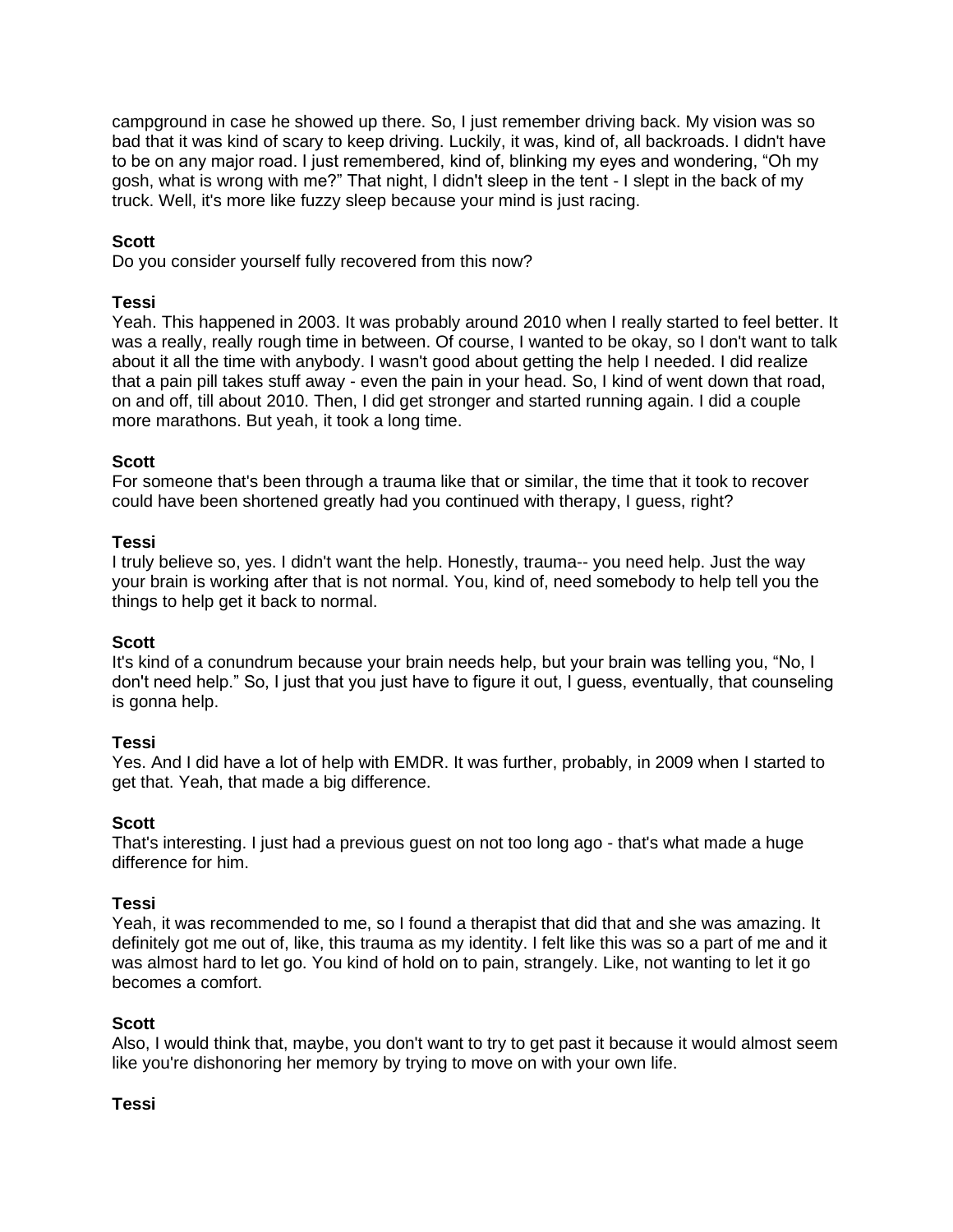Absolutely. Boy, I did live with some survivor guilt. Yes, it is a real thing, especially when she was so amazing. I mean, Gwen was just an awesome person who is full of life. She would talk to anybody and have conversations with the homeless. Her whole thing was just wanting to get to know people and to really get to know them.

## **Scott**

I've seen a few pictures of her - she just got the biggest smile in every one of them. I'll surprise you with this question, so you can think about it for a minute if you want. What's your favorite memory with Gwen?

## **Tessi**

Some of the memories I have are just like little pictures that go through my mind and it's usually just funny things that she had done. I remember seeing her in Bishop and she'd be riding her bike with an umbrella over and, like, these bright crazy clothing. I would just be like, "Oh my gosh! There's Gwen!" Then, one time at Horton Creek, the campground, she had a trumpet and decided to play it at, like, 7 o'clock in the morning. I remember hearing the trumpet and then this guy yelling, "Shut the fuck up!" Then, our trumpet keeps going. Oh, those are just funny small memories.

### **Scott**

She played by her own rules. Now, I know this is something that my listeners would definitely want to know. With Gwen being gone, what happened to her dog?

#### **Tessi**

Yes. Abbey hung out with Patrick and Nikki for a while and then she got back to Whitehall, New York to Gwen's mom, Carol. Carol just needed Abbey to be with her, for sure.

#### **Scott**

I can imagine what a comfort it must've been to have her daughter's dog with her during that time. I understand Gwen's memory kind of lives on. There's a Facebook page called Friends of Gwen Saltis. What I saw there was an Annual Memorial Float & Clean The Highway. What happens at that kind of event?

#### **Tessi**

Yeah. That started with all her friends up in Whitefish. Nikki definitely got that going because she's a good planner of all that. So, every year, it would always be on the weekend of July 19 whenever that lands - because that's when she passed away. We have a part of the highway named after her. So, we clean up that part of the highway. It's the road that goes into Glacier Park, so it's a gorgeous piece of road. There river right below us. Honestly, it doesn't really get that dirty, so it doesn't take that long to clean up, but we do the clean-up and then, right after, do a float.

### **Scott**

What happens on the float? What are you floating on and how far do you go?

### **Tessi**

Nikki and all those guys up there have lots of rafts. I'm sure we've rented some sometimes because there can be up to sets of 5-7 rafts of people - we definitely take up some space. I don't actually know how far it is. We take a very long time because we make a lot of stops hanging out and swimming - like, it's a full day. Then, we always stop and give our cheers to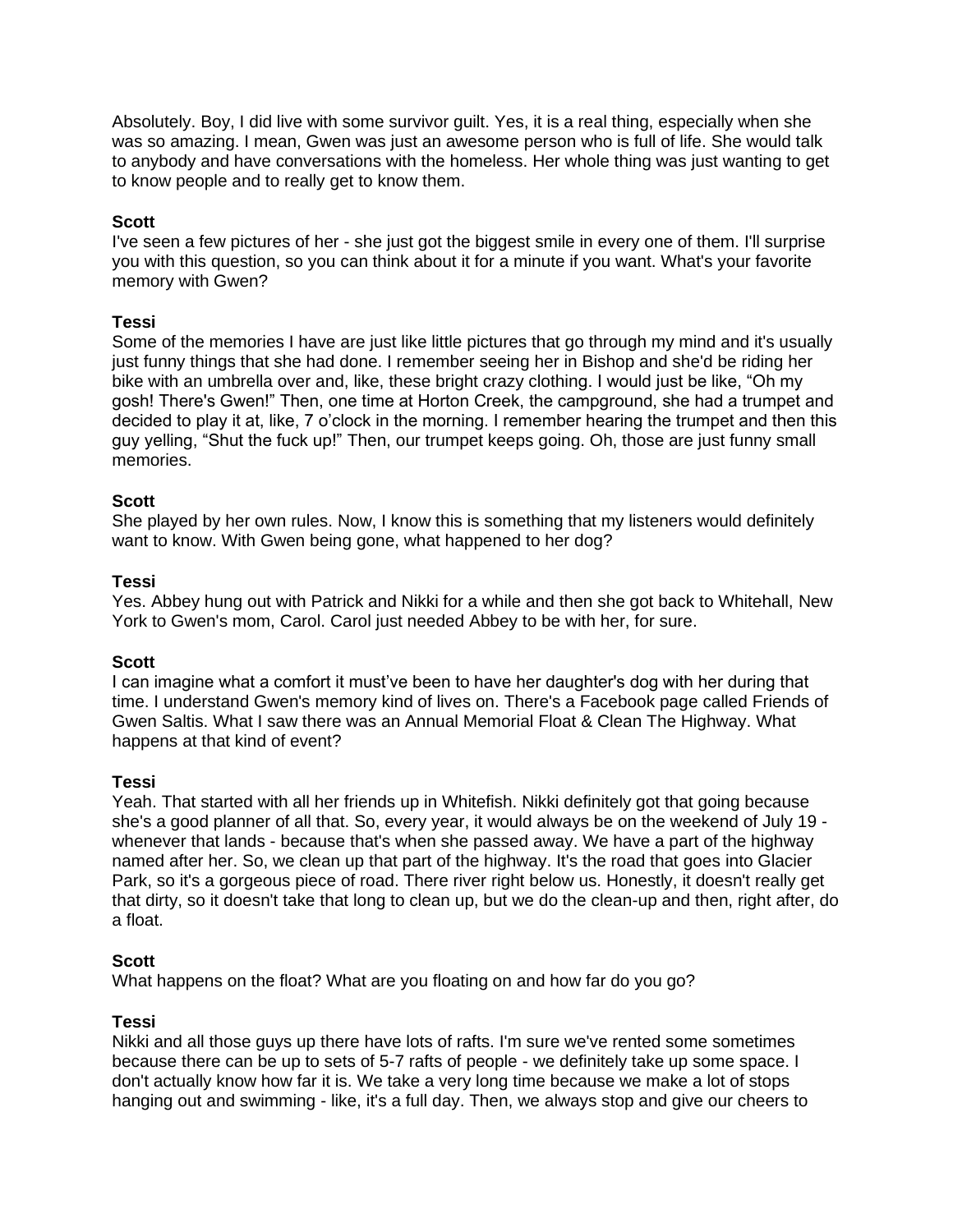Gwen. It's really quite special. Her family has actually been out for it a number of times. I've gotten to know her mom, Carol, and her sister, Sherry. She ended up having 2 kids that Gwen never got to meet. She named her daughter, "Sierra." They've all come out to Montana a few times and it was kind of neat getting to know them.

## **Scott**

It must be so gratifying for her parents to realize she affected so many people in such a positive way.

### **Tessi**

Yeah, who would have thought that? It'll be 19 years this year. So, she had been thought about more than once a year, of course. Like, we won't forget her. She really was that special of a person. I kind of feel like she's the one that brought all of these other great people together because our friends that I've met up in Whitefish are amazing. They're all just really cool people.

### **Scott**

All right. Well, we'll have links to the Facebook page and all of that, as well as your email address if anyone wants to contact you by email. We'll have that on the show notes page for this episode as well. Tessi, thanks for sharing your story.

## **Tessi**

Thanks for letting me share it.

### **Scott**

I wanted to add a little bit of good news to this conversation. Tessi and I didn't talk about this for the podcast, but she told me afterward. Remember she talked about Gwen's best friend, Niki, who was flying in to meet her on the day of the accident? And she also talked about Gwen's boyfriend Patrick. Well, at some point, through this tragic situation, Niki and Patrick met. And they ended up together. They've been married now for 17 years, and they have two boys. And I'm pretty sure that would make Gwen very happy. And what a story when someone asks them, so, how did you guys meet?

And in case you didn't know, this is not the first episode where we've talked about a tree falling on someone. Back in episode 58, James and his co-worker Charlie were cutting down a huge tree, and it didn't fall in the direction they expected it to –

### **James**

The next thing I remember is I was, sort of, led into a cocoon of branches right in the middle of the tree. The trunk was about 2-3 foot to the left of me. I remember calling out to Charlie and he was, sort of, 2-4 on the other side of the trunk. Fortunately - I didn't know this at the time - there was a mount next to the green that the tree had hit, which mean that the trunk didn't go all the way down to the floor. I think if it had gone all the way down to the floor, it would have been game over.

### **Scott**

That's episode 58, called "James was crushed by a tree".

Okay, I have a few things to talk about here.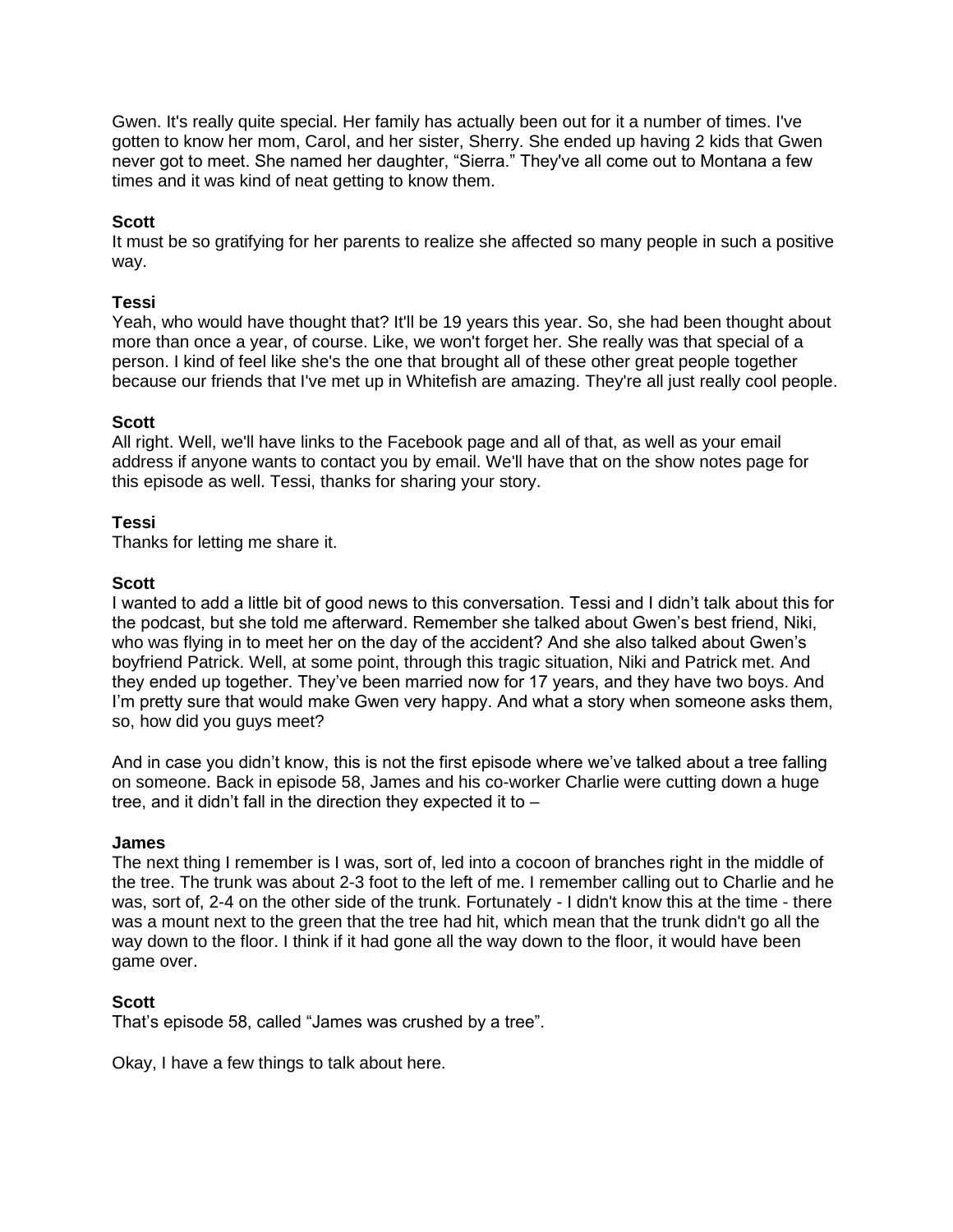First, I wanted to let you know that I've put out some content that's different, and it's not really related to the podcast. Although I did post it on the podcast YouTube channel – so if you subscribe to that YouTube channel you may have already seen it.

I'm starting to put together a plan to create a new YouTube channel, and it would be for sleep meditation. What I'm picturing are 10-20 minute videos, where I would talk in the beginning and provide some guided sleep meditation for a few minutes, then the rest would be calming music to help you drift off to sleep. From the research that I've done, there seems to be a demand for this type of content.

So I'm in the very early stages of this process, and I came up with this idea to make a kind of one-off goofy meditation video. Like, meditation with a little bit of humor thrown in. If you want to hear it, just go to the YouTube channel at WhatWasThatLike.com/youtube and you'll see it listed there.

So I'd really like to know what you think about the actual YouTube channel I'm planning to create. Is this something you would use? Do you listen to podcasts or YouTube to fall asleep? I'd love to hear what you think. You can email me at Scott@WhatWasThatLike.com.

And, I just released a new Raw Audio episode. There are now 23 of these episodes, and they're bonus, exclusive content for anyone who becomes a supporter of the show for \$5 a month. These are actual 911 calls with the stories that go with that call. This new one is a little different, because I only cover one story – but the 911 call is actually more than 40 minutes long. These two mothers were on a hike with their kids, and a couple of the kids went exploring into a cave, and then the roof of the cave collapsed, burying them under tons of ice and snow.

### **911 Operator**

Okay, and how many feet deep do you think it is? Can you tell from where you are?

### **Woman**

No! I can't! Are you sending somebody?!?! They're going to die!!! Are you sending somebody?!?!

### **911 Operator**

Alright. Listen to me…

So you can hear that story, and you can binge all 23 episodes with tons of 911 audio, by signing up to support the podcast at WhatWasThatLike.com/support.

And now here we are at this week's Listener Story. If you're new to the show, we always end each episode with a short story from one of the podcast listeners. What's interesting is that everyone has a story that would work. Yes, even you! Just think of something that happened to you that's funny, interesting, outrageous, or even really sad. You have a story like that – you just have to think of what it is. So if you can come up with your story and you can tell it in about 3 minutes, call it in to the Podcast Voice mail line – 727-386-9468. If you need more time than 3 minutes, just contact me and we'll figure it out.

This week's Listener Story is on a topic we haven't had in a while – it's a childbirth story. I hope you enjoy it.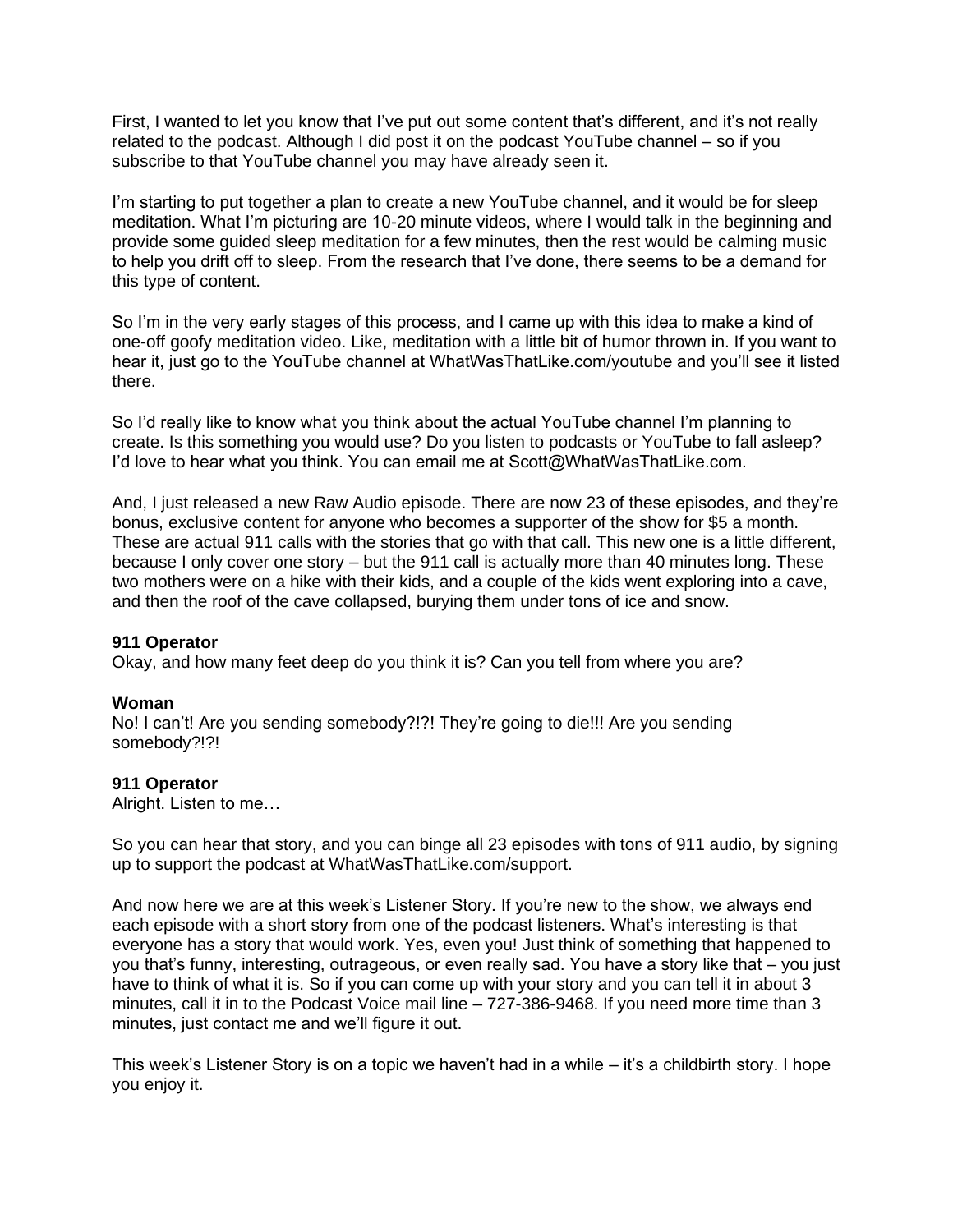Stay safe, and I'll see you in two weeks.

### **(Listener Story)**

I got pregnant with my husband who is 6'5" and built like a linebacker - he's really, really thick and strong. So, we knew we were gonna have a big baby. I am 5'7". I was a little overweight, so I tried to do exercise. I had pregestational diabetes. I had an amazing pregnancy with no depression or anxiety, which is what I live with on a daily basis. During my pregnancy, everything stabilized and I was like, "Oh my God, I need to be pregnant for the rest of my life. It was absolutely amazing!" So, we got to the end of the pregnancy. I passed my due date which was on the 28th of August, 2007. I was with the doctor at my regular appointment. There was a long weekend coming, so I asked the doctor if he could induce me on Friday, so that I didn't have to stay pregnant during the long weekend because I was, like, big - the baby was big. My stomach did get hard, but I wasn't feeling any pain - that was going on for about a week. So, when he checked me, apparently, I was in active labor but I was fine - my water hadn't broken. So, we just stayed there.

On my father's birthday on Friday, the 31st of August, we went in for an induction. They broke my water at 1.30 o'clock. The pain I didn't feel before - I felt that now. I've never felt pain like that before. It was really bad. I was hungry, so my husband went and got me a wrap. I ate it. Then, it was time for the epidural to come. While they were putting it in, apparently, it looked like he had to try 2-3 times. My husband was looking at the doctor. I was leaning onto my husband. Every time he lifted his fingers up, there would be blood on them. My husband was like, "Oh my gosh, just get it done." While he was doing this in my back, I threw up. So, my husband ran and got a little pail. Then, I threw up in the pail. He was so good. He ran to the bathroom to rinse it in the sink but then realized that there was a grid in the sinkhole, so he had to scoop up the chunks and then flushed them into the toilet. Once I had the epidural, I felt great.

Then, I started pushing at 7 PM. As I was pushing, everything was going really well. My mom was on one side while my husband was on the other. They were holding my legs to help me push. Sometimes, they forget to put my legs down after because they were chatting with each other. Then, the head came out. Right before the head came out, the doctor saw hair and was like, "Oh my gosh, the baby has a lot of hair!" My ex-husband - who was my husband at that time - was born the same way, so we kind of knew that the baby was going to have hair. We didn't know if it was going to be a boy and a girl - we wanted to keep it a surprise. Then, what happened is that the doctor had actually told me to stop pushing because he needed to work the baby's shoulder out of my canal, but I didn't listen. I just want to get the damn thing out, so I pushed and it ripped to the fourth degree. So, I had to have surgery after.

When the baby came out, I started hemorrhaging and lost about a liter and a half of blood. We have about 6 liters of blood in our body. So, I was hemorrhaging was really bad. I could feel liquid running down my leg. Apparently, there was just blood gushing out of me - it was pretty dramatic. They put the baby on me but I was losing blood, so I was kind of out of it. They took pictures. Thank goodness. They were going to stitch me up right there and then but, first, they had to get the bleeding to stop. They had to get my uterus to contract again. So, I had one nurse pressing down on my stomach and I had the doctor with his arm - all the way up to his elbow - inside of me trying to contract the uterus. It was so painful - it was worse than having the baby. I guess, when they stopped the bleeding, they were going to stitch me up, but I'm like, "No, I don't want any more pain." They were like, "It's not going to hurt." "Everything hurts!" They were going to take me into surgery anyway to make sure everything was okay - they ended up